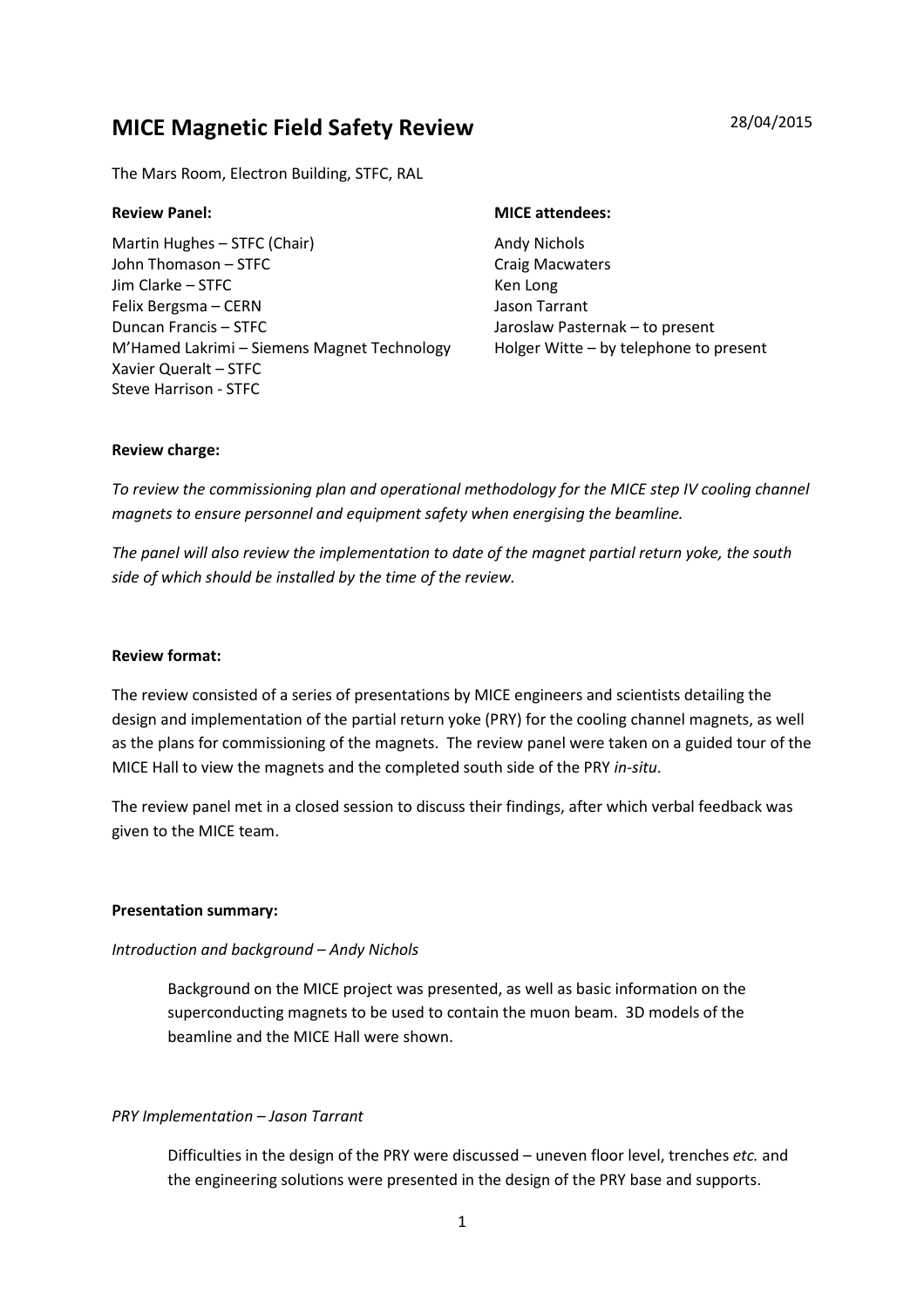Several modifications have taken place to the PRY design as a result of the recommendations made in the 2013 review. The design is now more symmetrical, and a central access panel has been added to provide quicker access to the focus coil and absorbers.

The south side of the PRY has been installed, and photographs were shown. The steel for the north side is due in the UK on the  $29<sup>th</sup>$  April.

Following the presentation, discussions centred on whether the forces on the magnets caused by any asymmetry in the PRY installation had been considered as this would not have been taken into account when the magnet stands were designed. It was decided that Holger Witte would be the best person to give detail on this.

#### Magnet Commissioning Plans – Jaroslaw Pasternak

An introduction to the MICE project aims was given, and details of what is expected at step IV. A team has been working to define the magnet commissioning procedure – the MICE Magnets Integration Task Force (MMITF).

The cooling channel magnets consist of 12 coils, 11 of which can be powered independently. There are various configurations which will require different current values in some of the coils, thus requiring knowledge of how to tune between the different settings.

In magnet training that has been carried out so far, the Spectrometer Solenoid (SS) magnets do not remember their training, and ~15 quenches are required to reach nominal current. The Focus Coil (FC) magnets do remember their training and will only need 1-2 quenches.

Several commissioning scenarios were presented which have been considered by the MMITF, of which scenario 5 was chosen as the favourite. Scenario 5 is independent training of each magnet at first, followed by setting nominal currents in the SS magnets and then increasing current in the FC.

Simulated quench scenarios were presented, which led to discussions with the review panel on the likelihood of quench propagation through the channel, and on the quench detection electronics.

Following the presentation discussions were held about stray field mapping in the hall, which has not yet been fully planned, and also whether any review of cryogenic safety has been carried out.

#### Magnetic Field Sensitive Equipment in the MICE Hall – Craig Macwaters

An overview of the MICE Hall Vector Fields stray field model prior to the introduction of the PRY was shown, and information on the original attempts to find all field sensitive equipment and design local shielding for this equipment was given.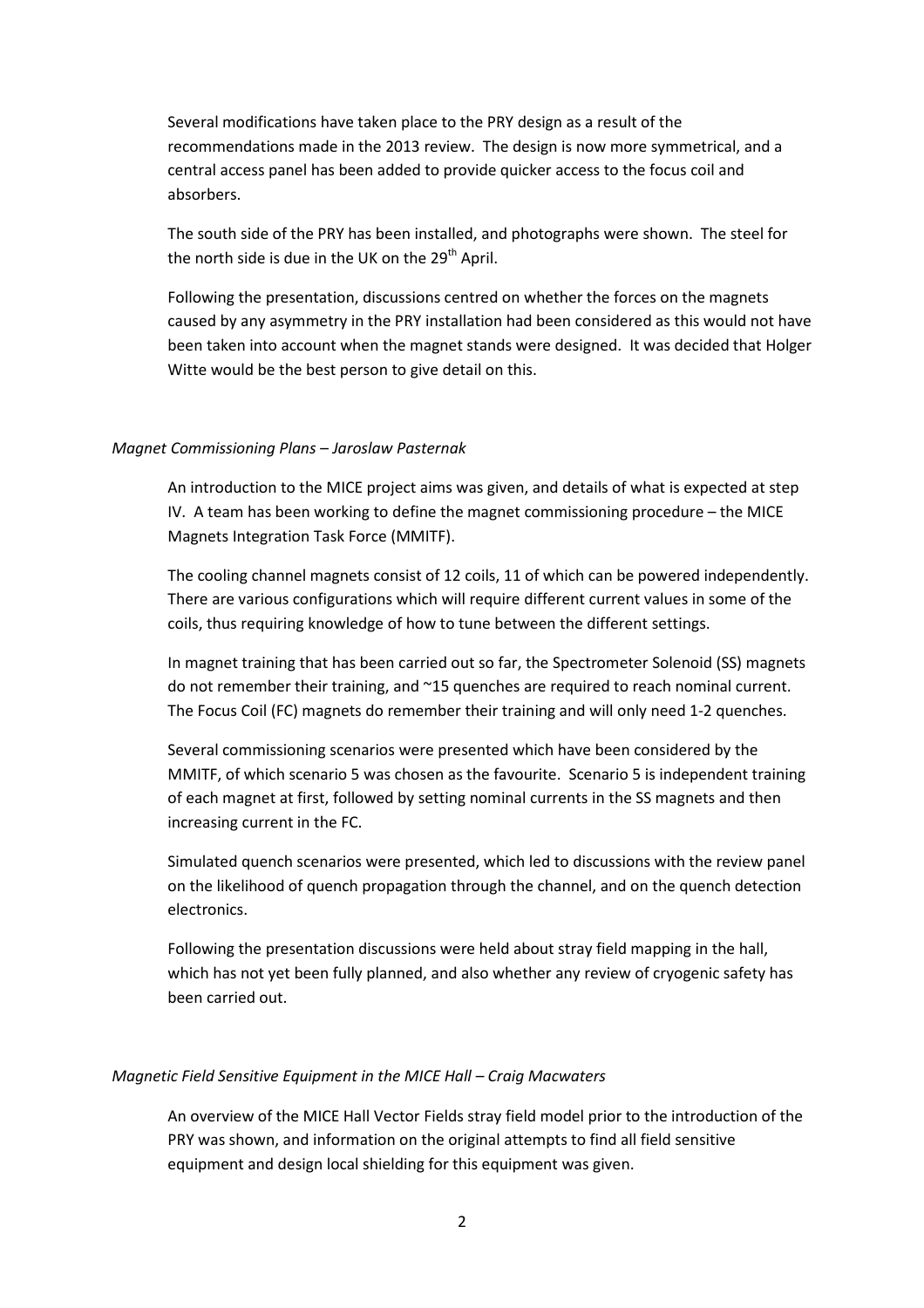The COMSOL model of the cooling channel incorporating the PRY was then shown, and the substantial reductions in stray field level were highlighted.

The locations of the cryostats and the  $LH<sub>2</sub>$  gas panels were shown both with and without the PRY. With the PRY in the model, this equipment sits in field regions low enough to not be of concern. Some further areas which were of concern without the PRY were listed, all of which are no longer a concern with the PRY.

A brief overview of the PPS system and its implications for running the magnets and gaining access to the hall during magnet running was given.

#### PRY Simulation Overview – Holger Witte

An overview of the PRY design principle was shown. Simulations showed that PRY geometry did not have a big impact on performance, so the final design was mostly engineering driven.

Various plots were shown, showing the COMSOL simulated reduction in stray field due to the PRY, in particular in the region of the field tracker cryostat.

Horizontal gaps in the PRY structure do not dramatically decrease its effectiveness, however vertical gaps do. This problem is resolved by sealing vertical joints between two overlapping pieces of steel, providing a continuous path.

The risks identified with the design were presented, as well as the steps taken to mitigate them. Two separate FEA codes (Vector Fields OPERA and COMSOL) have been used to produce models, the results of which are very similar. The material properties were identified as a risk, as different 1010 steels can have quite different magnetic characteristics. Due to this, high quality steel with very repeatable magnetic properties has been sourced from a company in Japan. Testing and measurement of the steel has shown that there is still a difference between real values and targeted values, but not enough of a difference at the MICE operating point to cause problems.

Further simulations were shown covering potential designs for the future development of the PRY in preparation for the next stage of the MICE project.

Discussion following the presentation went back to the subject of forces acting on coils due to the presence of the PRY. Holger stated that simulations had been done in the past on this subject and the results were deemed acceptable, but could not provide further details at the time.

#### MICE Hall tour:

The review panel were given a tour of the MICE hall, and given the chance to inspect the completed installation of the south side of the PRY as well as looking at the magnets themselves. MICE engineers were available to answer any questions raised by panel members.